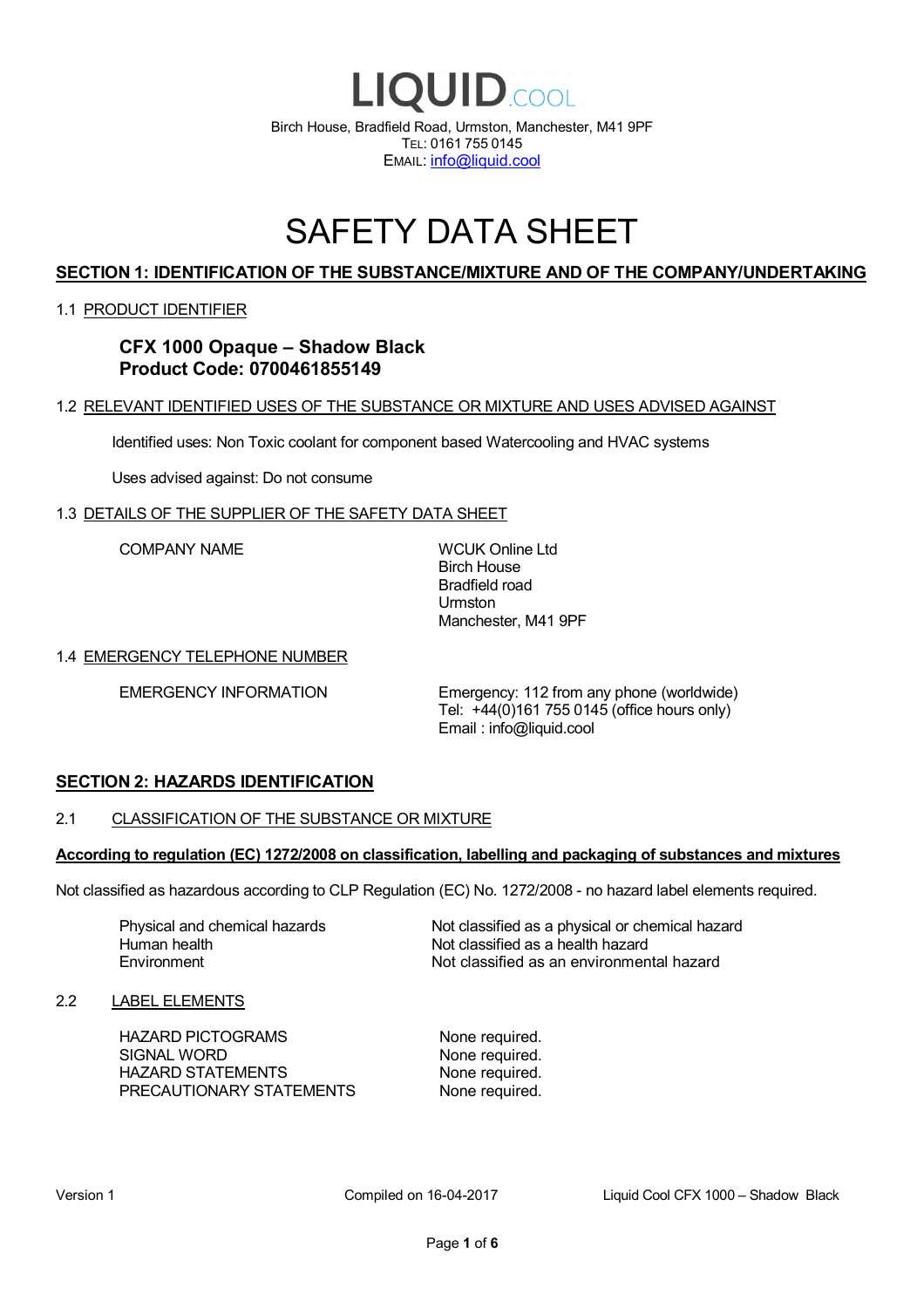

Birch House, Bradfield Road, Urmston, Manchester, M41 9PF TEL: 0161 755 0145 EMAIL: info@liquid.cool

#### 2.3 OTHER HAZARDS.

Not applicable.

# **SECTION 3: COMPOSITION / INFORMATION ON INGREDIENTS**

Listed in order of concentration, all ingredients classified as non-toxic.

| <b>Component - Ultra PURE Distilled Water</b><br>Concentration | 78-90%   |
|----------------------------------------------------------------|----------|
| CAS No.                                                        | 732-18-5 |
|                                                                |          |

| Component - Monoethylene glycol (ethane-1, 2-diol) inc DeTox™<br>Concentration | 10-22%    |
|--------------------------------------------------------------------------------|-----------|
| I EC No.                                                                       | 203-473-3 |
| CAS No.                                                                        | 107-21-1  |

| Component - 1,2-Benzisothiazolin-3-one<br>Concentration | $0.2 - 1.0\%$ |
|---------------------------------------------------------|---------------|
| CAS No.                                                 | 2634-33-5     |

The classification listed for monoethylene glycol above is that which is listed, according to Regulation (EC) No. 1272/2008 (CLP) for neat monoethylene glycol. However, the monoethylene glycol present in this mixture is rendered non-toxic (as determined by an EPA certified laboratory) upon the addition of our labs patented DeTox™ additive.

#### **SECTION 4: FIRST AID MEASURES**

| 4.1 | DESCRIPTION OF FIRST AID MEASURES<br><b>GENERAL INFORMATION</b> | When safe to do so remove the person from the source of<br>exposure giving consideration as to whether this may cause<br>discomfort.                                                                  |
|-----|-----------------------------------------------------------------|-------------------------------------------------------------------------------------------------------------------------------------------------------------------------------------------------------|
|     | <b>INGESTION</b>                                                | Move the affected person to fresh air and keep warm in a<br>position comfortable for breathing. Rinse mouth thoroughly with<br>water. Get medical attention if any discomfort continues.              |
|     | <b>INHALATION</b>                                               | Move the affected person to fresh air.                                                                                                                                                                |
|     | EYE CONTACT                                                     | Rinse immediately with plenty of water. Remove any contact<br>lenses and open eyelids wide apart. Continue to rinse for at<br>least 15 minutes. Get medical attention if any discomfort<br>continues. |
|     | <b>SKIN CONTACT</b>                                             | Remove contaminated clothing immediately and wash skin with<br>soap and water                                                                                                                         |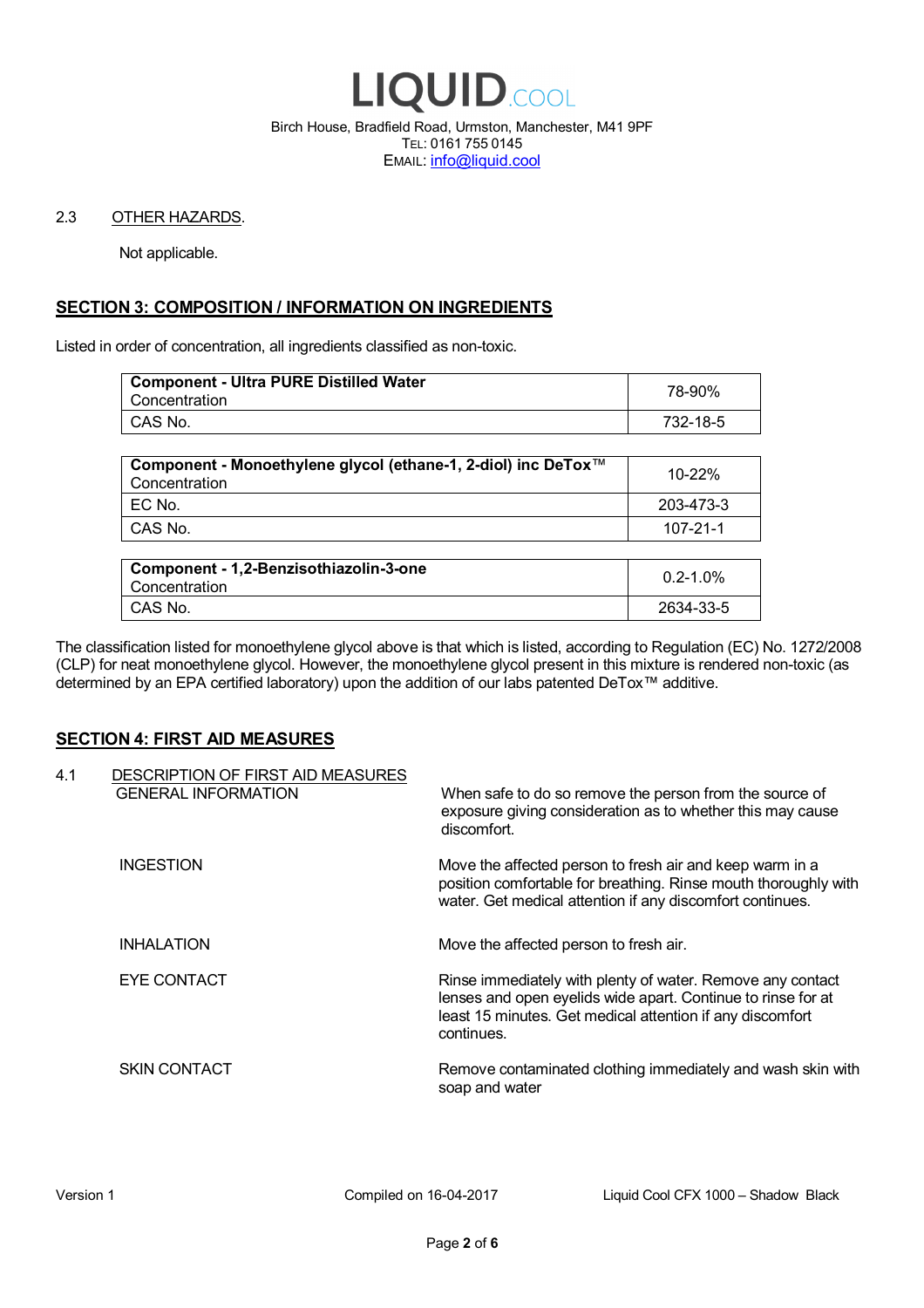

EMAIL: info@liquid.cool

#### **SECTION 5: FIRE FIGHTING MEASURES**

#### 5.1 EXTINGUISHING MEDIA

Material will not burn. Substance is non-combustible; use agent most appropriate to extinguish surrounding fire.

#### 5.2 SPECIAL HAZARDS ARISING FROM THE SUBSTANCE OR MIXTURE

None determined.

### **SECTION 6: ACCIDENTAL RELEASE MEASURES**

#### 6.1 PERSONAL PRECAUTIONS, PROTECTIVE EQUIPMENT AND EMERGENCY PROCEDURES

Wash skin with soap and water.

#### 6.2 ENVIRONMENTAL PRECAUTIONS

Do not discharge into drains, water courses or onto the ground.

#### 6.3 METHODS AND MATERIALS FOR CONTAINMENT AND CLEANING UP

Absorb spillage with damp, non-combustible material, then lush the contaminated area with water.

#### **SECTION 7: HANDLING AND STORAGE**

7.1 HANDLING

No special measures necessary.

#### 7.2 CONDITIONS FOR SAFE STORAGE, INCLUDING ANY INCOMPATIBILITIES

Store in distributed container, with induction seal intact (where applicable), keep out of reach of children and not in direct sunlight to preserve up to the maximum storage time stated below.

Storage stability: Storage period: 36 months

# **SECTION 8 EXPOSURE CONTROLS / PERSONAL PROTECTION**

8.1 Specific end uses:

Ingredients with occupational exposure limits to be monitored: Not applicable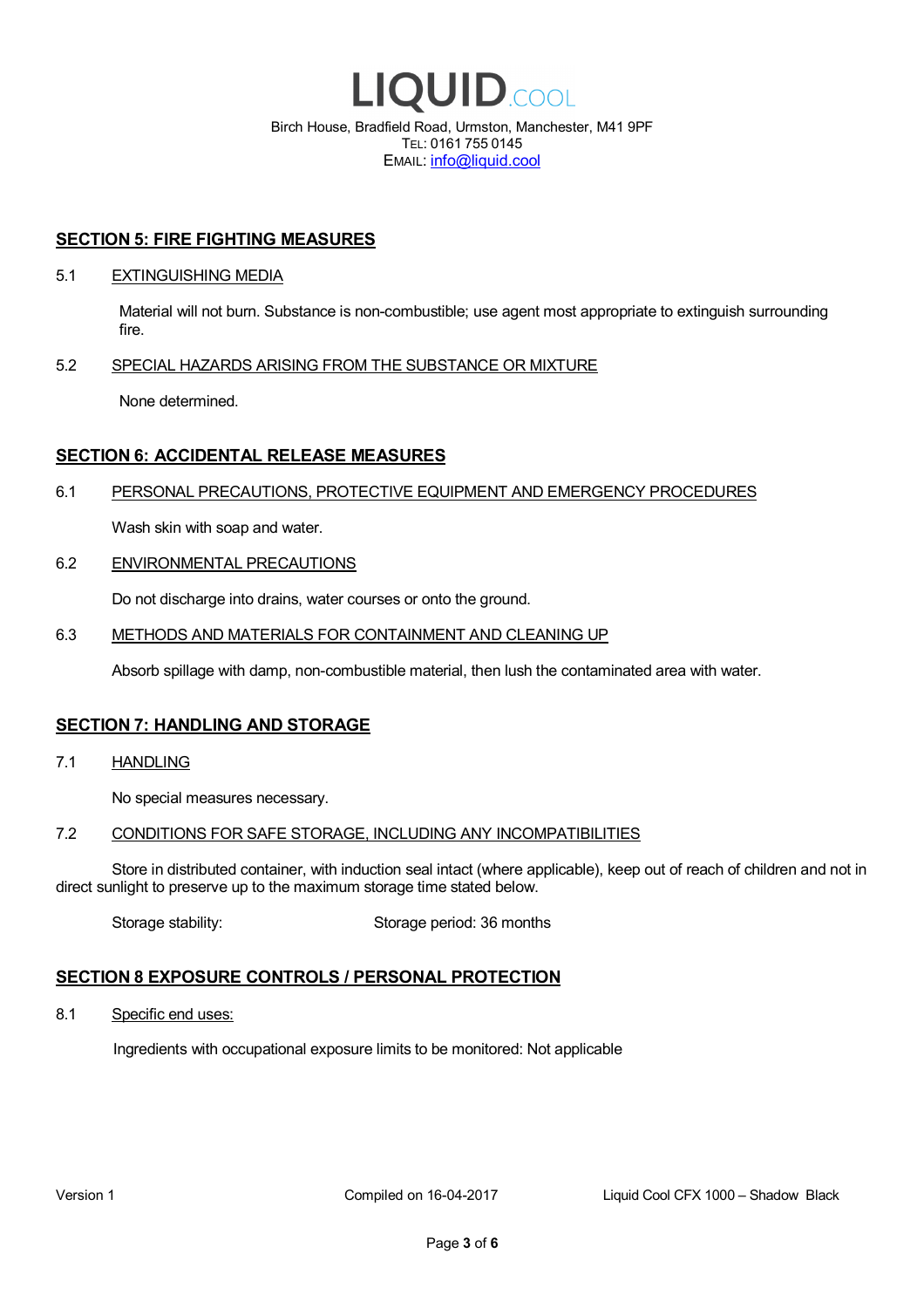# LIQUID.COOL

Birch House, Bradfield Road, Urmston, Manchester, M41 9PF TEL: 0161 755 0145 EMAIL: info@liquid.cool

#### 8.2 EXPOSURE CONTROLS

Respiratory Protection **None required.**<br>
Hand Protection **None required.** Eye Protection **None required.** Body protection None required.

Exposure Controls **Exposure Controls** No exposure controls necessary. None required.

# **SECTION 9: PHYSICAL AND CHEMICAL PROPERTIES**

#### 9.1 INFORMATION ON BASIC PHYSICAL AND CHEMICAL PROPERTIES

FORM Liquid **COLOUR** Black BOILING POINT FLAMMABILTY **DENSITY** SOLUBILTY IN WATER

pH<br>
DDOUR
20°C)
2000UR
2000UR
2000UR
2000UR Non-pungent but characteristic aroma 100°C Product is not classified as flammable 1.04 - 1.15 (g/cm3) Soluble in water

#### 9.2 OTHER INFORMATION

Not determined.

# **SECTION 10: STABILITY AND REACTIVITY**

10.1 REACTIVITY

There are no known reactivity hazards associated with this product.

10.2 CHEMICAL STABILITY

Stable at normal conditions when used as recommended

10.3 POSSIBILITY OF HAZARDOUS REACTIONS

Not applicable

10.4 CONDITIONS TO AVOID

None known.

#### 10.5 INCOMPATIBLE MATERIALS

Strong acids, strong alkalis and strong oxidising agents.

#### 10.6 HAZARDOUS DECOMPOSITION PRODUCTS

No known hazardous decomposition products.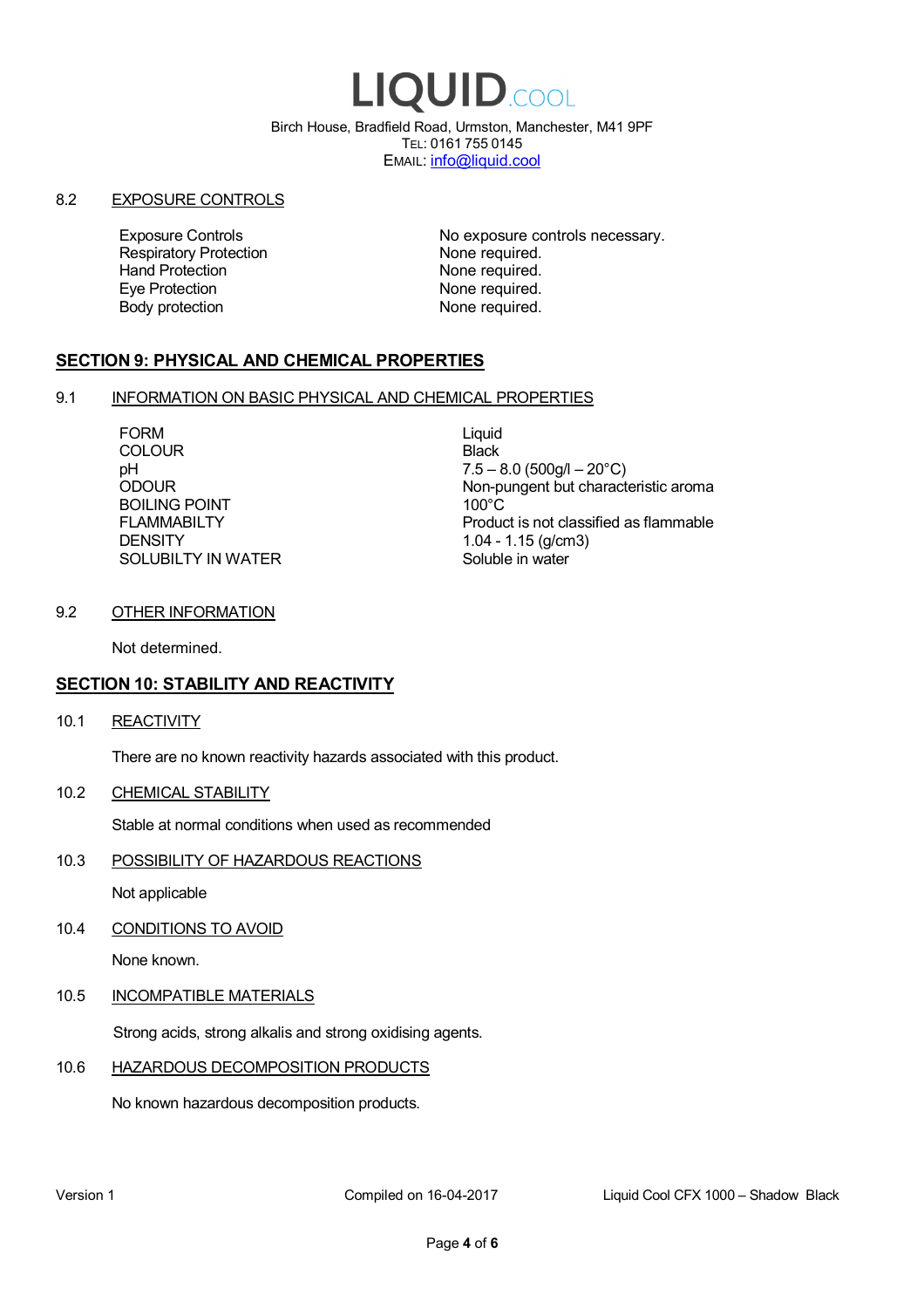LIQUID.COOL Birch House, Bradfield Road, Urmston, Manchester, M41 9PF TEL: 0161 755 0145 EMAIL: info@liquid.cool

# **SECTION 11: TOXICOLOGICAL INFORMATION**

#### 11.1 INFORMATION ON TOXICOLOGICAL EFFECTS

Irritant effect on eves: Non Irritant (rabbit) Irritant effect on skin: Non-irritant (rabbit)

Acute oral toxicity: The addition of our patented DeTox™ additive to monoethylene glycol results in a mixture that is classified as non-toxic with an LD50, oral, rat >15,000 mg/kg bw..

#### **SECTION 12: ECOLOGICAL INFORMATION**

12.1 TOXICITY LC50, 96 hours, fish: EC50, 48 hours, daphnia magna: EC50, 96 hours, aquatic plants:

>100 mg/L - not classified harmful to fish >100 mg/L - not classified harmful to daphnia >100 mg/L - not classified as harmful to plants

#### 12.2 PERSISTENCE AND DEGRADABILITY

This product is readily biodegradable (90% over 10 days)

12.3 BIOACCUMULATIVE POTENTIAL

Will not bio-accumulate. Partition coefficient - not determined

12.4 MOBILITY IN SOIL

Product is mobile in soil as it is water soluble.

# **SECTION 13: DISPOSAL CONSIDERATIONS**

13.1 WASTE TREATMENT METHOD Dispose in accordance with Local Waste Disposal Authority EWC no:070101

Container is made from Polyethylene Terephthalate (PET) and is domestically recycling.

#### **SECTION 14: TRANSPORT INFORMATION**

|           | <b>TRANSPORT CLASS</b>            | Classified as non-dangerous goods for transport.                                     |
|-----------|-----------------------------------|--------------------------------------------------------------------------------------|
| 14.1      | UN NUMBER                         | Product not hazardous for transport - no information required                        |
| 14.2      | PROPER SHIPPING NAME              | Product not hazardous for transport - no information required                        |
| 14.3      | <b>TRANSPORT HAZARD CLASS(ES)</b> | Product not hazardous for transport - no information required                        |
| 14.4      | <b>PACKING GROUP</b>              | Product not hazardous for transport - no information required                        |
| 14.5      | ENVIRONMETAL HAZARDS              | Product not classed as an environmentally hazardous substance<br>or marine pollutant |
| Version 1 | Compiled on 16-04-2017            | Liquid Cool CFX 1000 - Shadow Black                                                  |